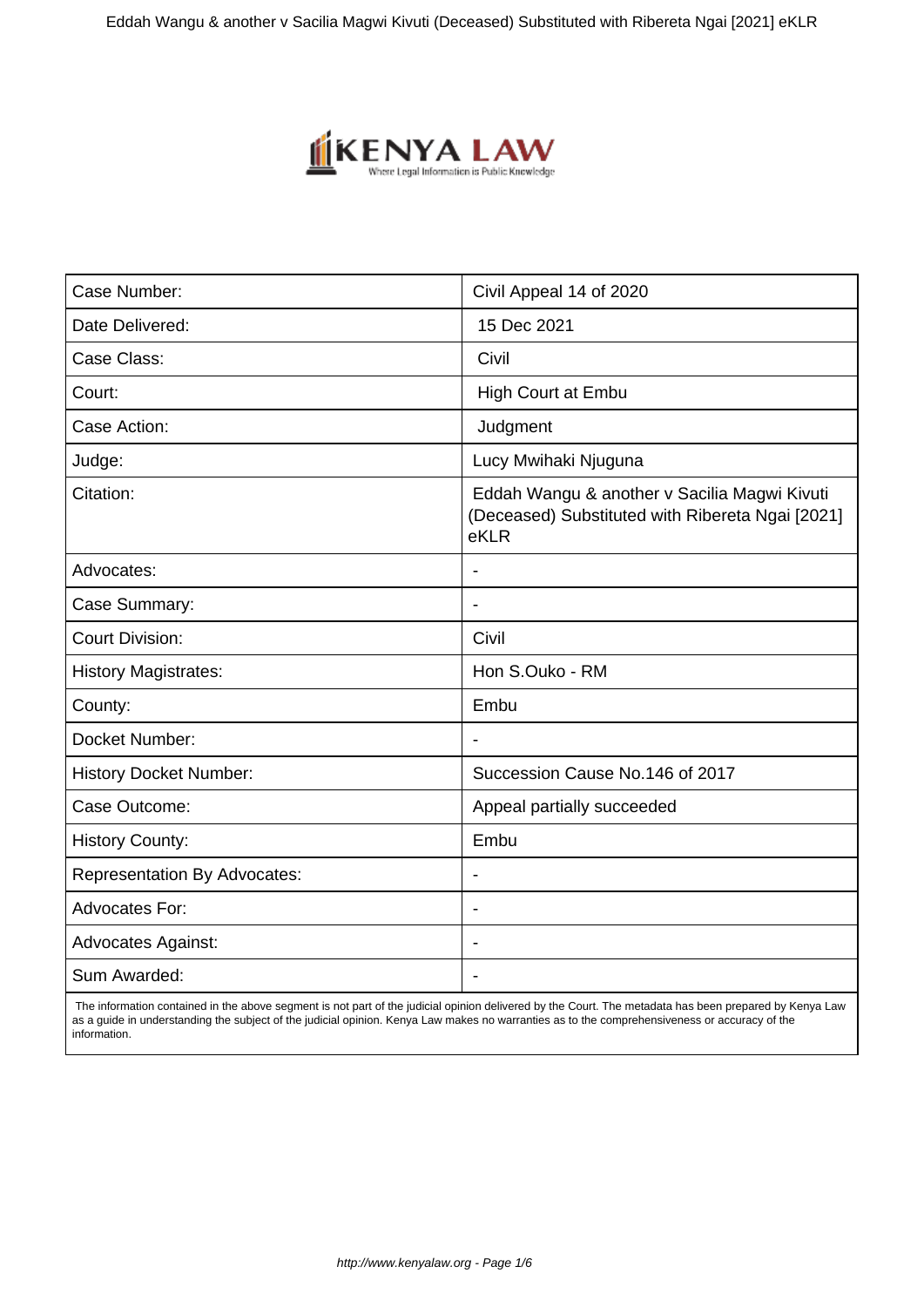# **REPUBLIC OF KENYA**

# **IN THE HIGH COURT OF KENYA AT EMBU**

#### **CIVIL APPEAL NO.14 OF 2020**

**EDDAH WANGU................................................................................................................1ST APPELLANT**

**JOHANA NJIRU KARUCHO...............................................................................2ND APPELLANT**

### **VERSUS**

### **SACILIA MAGWI KIVUTI (Deceased) Substituted with**

**RIBERETA NGAI...................................................................................................................RESPONDENT**

*[An appeal from the ruling and decree of Hon S.Ouko R.M. at Runyenjes in Succession Cause No.146 of 2017 delivered on 20th , February, 2020]*

## **JUDGMENT**

**1.** Before this court is a memorandum of appeal dated 06.03.2020 and premised on the grounds on the face of it wherein the appellant seeks for orders that:

*i. That this appeal be allowed.*

*ii. The ruling of the trial magistrate dated 20.02.2020 be set aside and in its place the court do issue and order distribution of the estate of the deceased as per the law.*

*iii. Costs of the appeal and proceedings in the lower court.*

**2.** The appellant's case is that they are beneficiaries of the estate of the deceased herein but the trial court vide its ruling dated 20.02.2020 dismissed the protest and found that the protestors had no blood relation to the deceased and had not shown how they depended on him in regards to section 29 of the Law of Succession Act.

**3.** The appeal was canvassed by way of written submissions.

**4.** The 1<sup>st</sup> appellant submitted that she was the wife of one Aloise Ireri Kivuti (deceased) who was a son of the deceased herein. That, being a widow of the deceased's son, she deserved the share that would have gone to Aloise Ireri Kivuti to hold in trust for her benefit and for her children. That the trial court erred in finding that only the children of the deceased son were entitled to inherit and not the widow. It was submitted that the children of the deceased son (grand children to the estate) are not direct beneficiaries of the estate of the deceased and so, their entitlement to the estate of the deceased herein should be through their mother  $(1<sup>st</sup>$  appellant herein) the widow of the deceased's son upon the demise of their father who was a direct beneficiary.

5. It was their case that the 2<sup>nd</sup> appellant was equally a dependant in that the deceased had given him 1.5 acres out of Kyeni/Kigumo/675 during his lifetime and he had been in occupation of the same piece during the lifetime of the deceased and even after the demise of the deceased and thus he has invested heavily on the same piece. That the deceased had taken the 2<sup>nd</sup> appellant as his own son; Reliance was made on **High Court of Kenya Succession Cause No. 685 of 2015 (unreported)**, where the court granted an adopted son equal share of inheritance just like the biological sons of the deceased.

**6.** That the trial court stayed the distribution of Land Parcel Kyeni/Kigumo/675 to enable the purchasers institute in appropriate court for determination of ownership of Land Parcel Kyeni/Kigumo/675; it was their case that the same property formed part of the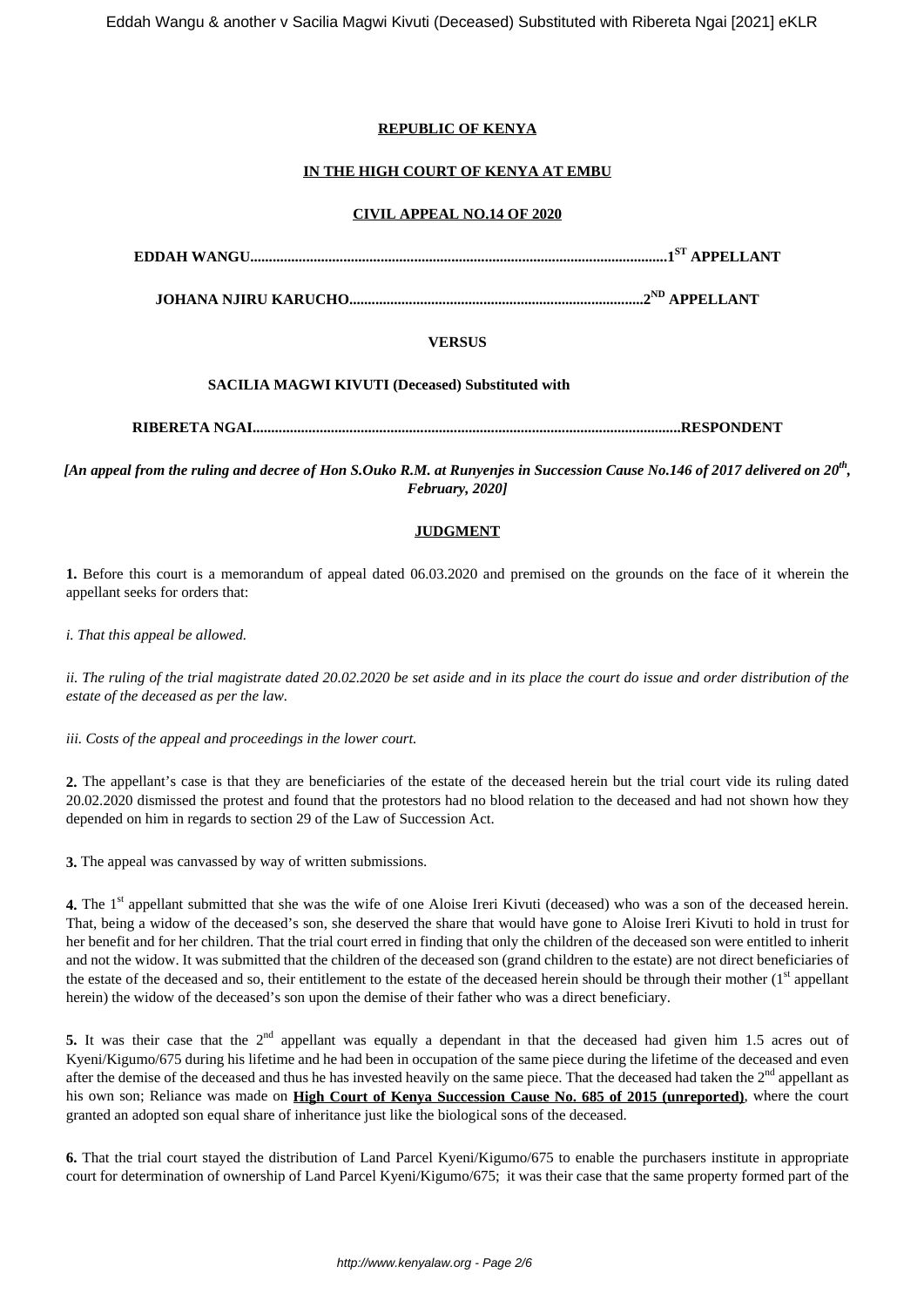estate of the deceased and so was available for distribution unto the beneficiaries. That the purchasers having bought the deceased person's land prior to confirmation of letters of administration, the same was illegal and amounted to intermeddling. Reliance was made on the **High Court Succession Cause No. 699 of 2015 Serrah Muruu Mukindia v Ruth Nkatha Rukaria eKLR 2016** where the court was of the view that …the net effect of dealing in the estate of the deceased person before grant is issued is intermeddling and the same is a crime under section 45 of the Law of Succession Act. That the trial magistrate having rendered a ruling dismissing the protest, then the court ought to have given direction on how the estate was to devolve.

**7.** On the respondent's part, it was submitted that section 29 of the Law of Succession Act, disqualify the appellants as dependants of the deceased and therefore, they are not entitled to benefit from the estate herein. That both the appellants were found to be total strangers and so they don't have any legal standing to question any finding of the trial magistrate since they are neither beneficiaries nor dependants of the estate.

**8.** I have considered the record of appeal herein, the party's rival submissions and the issue that I am called upon to determine is whether the appeal is merited.

**9.** The deceased having died intestate, it therefore means that his estate and distribution thereof is subject to the rules of intestacy. Generally, the law contemplates that a person can either distribute his estate by way of a will or in absence of a will, the estate is subjected to the rules of intestacy. From the reading of Sections 35, 36, 38 and 40 of the Act, the legislature contemplated the rules to apply where the deceased has passed on and left behind survivors. What this means therefore is that where a child of a deceased person has predeceased the deceased, then such a child cannot be said to be a beneficiary. The rightful beneficiary ought to be the spouse of the deceased child (who should hold the property given to her in trust for the children of the deceased child) or where the deceased child is not survived by a spouse but has children, the right person as the beneficiary of the deceased's estate ought to be the child of deceased child (grandchild of the deceased). Where the child who predeceased the deceased was not survived by either a child or spouse, then such a deceased child cannot be said to be a beneficiary of the estate.

**10.** In the case at hand, it is not disputed that the 1<sup>st</sup> appellant was a daughter in law to the deceased herein and that her husband has since died but left children, would it therefore mean that she is entitled to the life interest in the whole residue of the net intestate estate due to her deceased husband" In **Tau Kakungi v Margrethe Thorning Katungi & Another [2014] eKLR,** *Musyoka J.* was of the view that the purpose of **Section 35 of the Act** was to prevent a spouse of the deceased from being impoverished after the demise of the other by distributing the entire estate to the children. The court stated:-

*"The effect of section 35 (1) is that the children of the deceased are not entitled to access the net intestate estate so long as there is a surviving spouse. The children's right to the property crystallizes upon the determination of the life interest following the death of the life interest holder or her remarriage. Prior to that, the widow would be entitled to exclusive right over the net estate…The device is designed to safeguard the position of the surviving spouse. The ultimate destination of the net intestate estate where there are surviving children is the children. It is the children who are entitled of right to the property of their deceased parent. However, if the property passes directly to the children, in cases where there is a surviving spouse, he or she is likely to be exposed to destitution. This would particularly be the case where the surviving spouse was wholly dependent on the departed spouse. She would be left without any means of sustenance."* 

**11.** Similarly, in the case of **Cleopa Amutala Namayi v Judith Were Succession Cause 457 of 2005 [2015] eKLR** Mrima, J. observed thus:

*"Be that as it may, under Part V of the Act grandchildren have no automatic right to inherit their grandparents …. The argument behind this position is that such grandchildren should inherit from their own parents. This means that the grandchildren can only inherit their grandparents indirectly through their own parents…. The children to the grandparents inherit first and thereafter the grandchildren inherit from their parents. The only time where the grandchildren can inherit directly from their grandparents is when the grandchildren's own parents are dead…*

**12.** It is emerging from **Section 35 of Law of Succession Act** and case law, that the estate of a deceased person in which the surviving spouse has a life interest is not available for distribution unless that parent bequeaths them whatever he or she pleases to them.

13. It is argued that the 2<sup>nd</sup> appellant was a dependant to the deceased in that, the deceased gave him 1.5 acres out of Kyeni/Kigumo/675 during his lifetime and that he had been in occupation of the same piece during the lifetime of the deceased and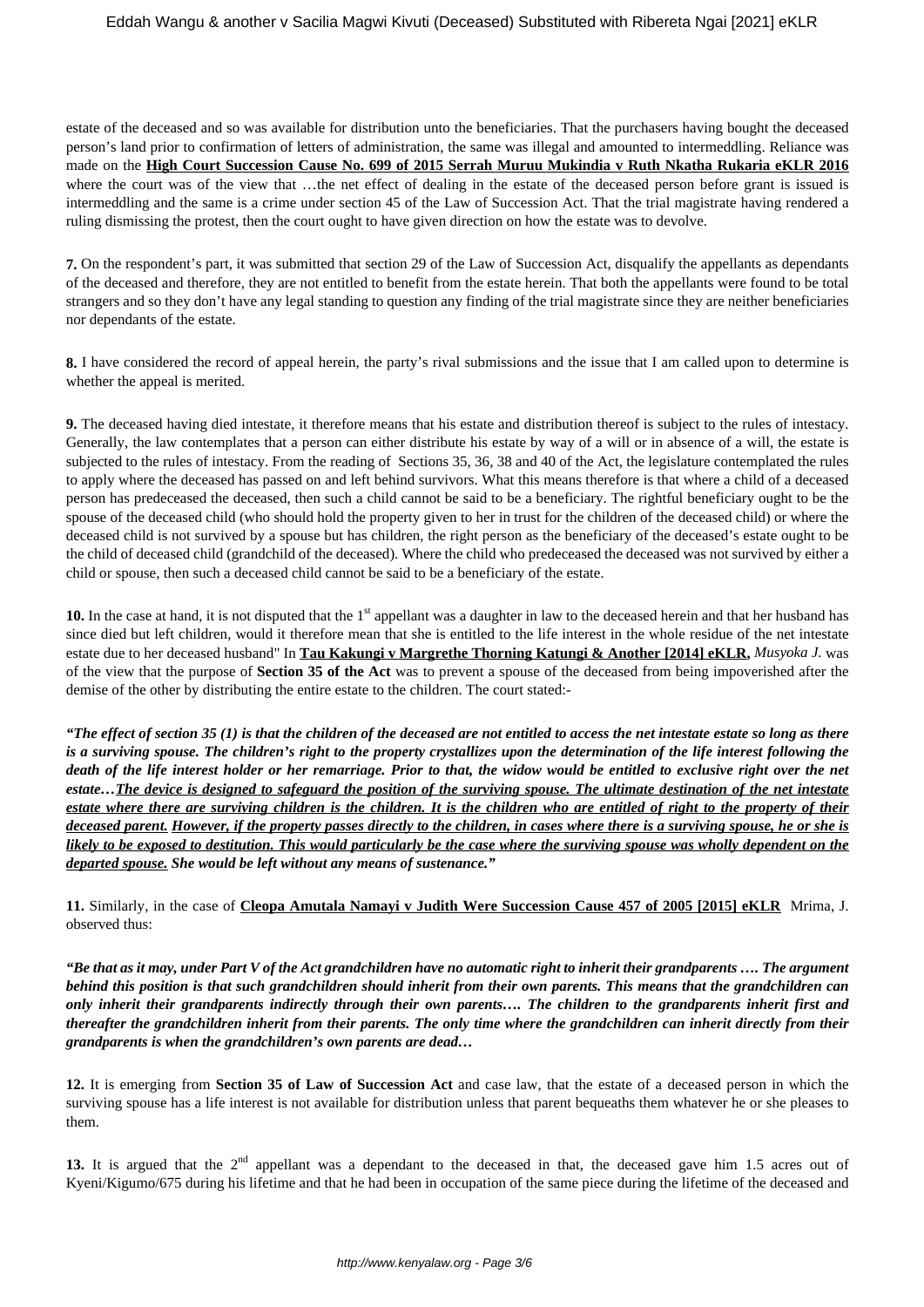even after the demise of the deceased and thus he has invested heavily on the same piece. The issue is whether the 2<sup>nd</sup> respondent is entitled to the 1.5 acres of Kyeni/Kigumo/675 that he currently utilizes"

**14.** This is because section 29 of the Law of Succession Act sets out the meaning of the term 'dependant' as follows:

For the purposes of this Part, **"dependant"** means—

*(a) ……;*

*(b) such of the deceased's parents, step-parents, grand-parents, grandchildren, step-children, children whom the deceased had taken into his family as his own, brothers and sisters, and half-brothers and half-sisters, as were being maintained by the deceased immediately prior to his death; and*

**………''**

**15.** Section 27 of the same Act provides that "In making provision for a dependant the court shall have complete discretion to order a specific share of the estate to be given to the dependants, or to make such other provision for him by way of periodical payment or a lump sum, and to impose such conditions as it thinks fit.

**16.** Section 28 states that "In considering whether any order should be made under this part, and if so what order, the court shall have regard to -

*(a) The nature and amount of the deceased's property;*

*b) Any past, present or future capital or income from any source of the dependant;*

*(c) The existing and future means and needs of the dependant;*

*(d) Whether the deceased had made any advancement or other gift to the dependant during his lifetime;*

*(e) The conduct of the dependant in relation to the deceased;*

*(f) The situation and circumstances of the deceased's other dependants and the beneficiaries under any will;*

## *(g) The general circumstances of the case, including, so far as can be ascertained, the testator's reason for not making the provision for the dependant.*

**17.** I have considered the evidence in the court record and on a balance of probabilities, I find that the 2<sup>nd</sup> appellant has not brought any tangible evidence to show that he was being maintained by the deceased herein. In the case of **Beatrice Ciamutua Rugamba v Fredrick Nkari Mutegi & 5 others [2016] eKLR**, it was observed that "a dependent under section 29 (b) and (c) must prove that he or she was being maintained by the deceased immediately prior to his demise. It is not the mere relationship that matters, but proof of dependency that counts."

18. Further to that, it is not in dispute that the 2<sup>nd</sup> appellant is the husband to one Agusta Njoki who is a daughter of the deceased herein. The same Agusta Njoki has been listed as a beneficiary of the estate of the deceased herein. On the other hand, even if the alleged gift by the deceased unto the 2<sup>nd</sup> appellant was given to him *intervivos*, then the same should be taken into consideration when undertaking distribution of the estate of the deceased. In *In re Estate of Gedion Manthi Nzioka (Deceased)* **[2015] eKLR** the court defined gifts *inter vivos* as gifts between living persons, which, for them to be effective, have to be granted by deed or an instrument in writing, or by delivery, or by way of declaration of trust by the donor, or by way of resulting trust or presumption of gifts of land by registered transfer, or by a declaration of trust in writing.

**19.** In the instant case, there was nothing to show that the 2<sup>nd</sup> appellant had actually been given the 1.5 acres of Kyeni/Kigumo/675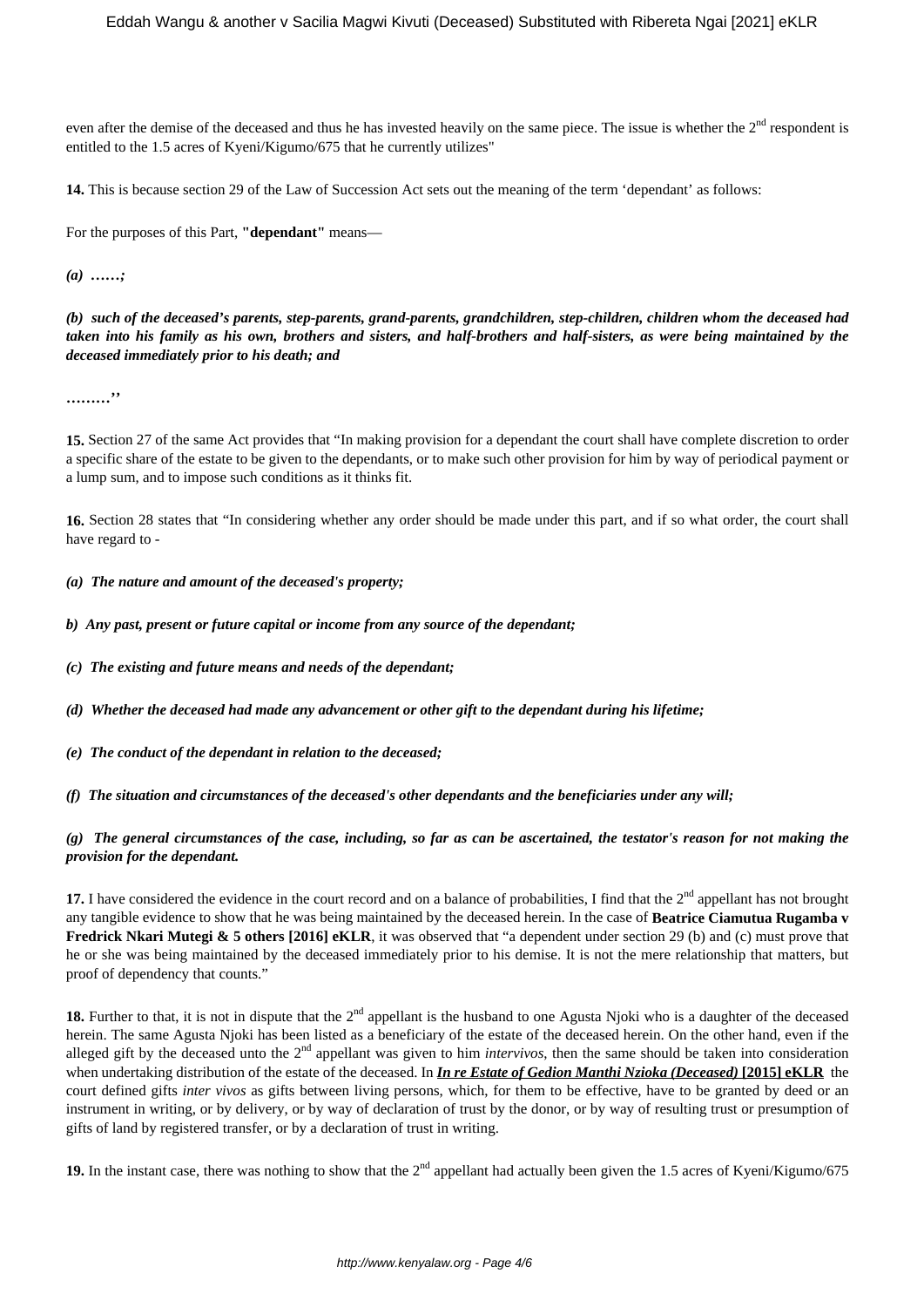and so I am unable to find the  $2<sup>nd</sup>$  appellant was gifted intervivos.

**20.** It has been argued that the purchasers having bought the deceased person's land prior to confirmation of letters of administration, the same was illegal and amounted to intermeddling.

**21. Section 45 of the Laws of Succession Act** prohibits dealing in properties belonging to a deceased person before obtaining grant. It states:-

*"(1) Except so far as expressly authorized by this Act, or by any other written law or by a grant of representation under this Act, no person shall, for any purpose take possession or dispose of, or otherwise intermeddle with any free property of a deceased person."*

**22.** Since Land Parcel Kyeni/Kigumo/675 formed part of the suit land, the previous petitioner/administrator sold a portion of the estate to two buyers (Geoffrey Phineas Ndwiga and Julieta Njura Ireri) when clearly she lacked the legal capacity to subdivide and deal in the property without the consent of all beneficiaries and more so when the grant had not been confirmed. In **Gladys Nkirote M'itunga v Julius Majau M'itunga[2016] eKLR** the court stated that;

*Whereas the law of succession does not define what intermeddling with the property of the deceased is, there is ample judicial decisions on acts which may amount to intermeddling. For instances, in the case of Benson Mutuma Muriungi v C.E.O. Kenya Police Sacco & Another [2016] eKLR the court observed that:*

**"***Whereas there is no specific definition provided by the Act for the term intermeddling, it refers to any act or acts which are done by a person in relation to the free property of the deceased without the authority of any law or grant of representation to do so. The category of the offensive acts is not heretically closed but would certainly include taking possession, or occupation of, disposing of, exchanging, receiving, paying out, distributing, donating, charging or mortgaging, leasing out, interfering with lawful liens or charge or mortgage of the free property of the deceased in contravention of the Law of Succession Act. I should add that any act or acts which will dissipate or diminish or put at risk the free property of the deceased are also acts of intermeddling in law. I reckon that intermeddling with the free property of the deceased is a very serious criminal charge for which the person intermeddling may be convicted and sentenced to imprisonment or fine or both under section 45 of the Law of Succession Act. That is why the law has taken a very firm stance on intermeddling and has clothed the court with wide powers to deal with cases of intermeddling and may issue any appropriate order(s) of protection of the estate against any person."*

**23.** I hold and find that the above are sufficient reasons to allow the appeal.

**24.** In the foregoing, I therefore find that;

*(i) The appeal partially succeeds.*

*(ii) The file to be remited back to the trial court for hearing of a fresh application for confirmation of the grant.*

*(iii) Each party to bear its costs in this appeal.*

**25.** It is so ordered.

### **DELIVERED, DATED AND SIGNED AT EMBU THIS 15TH DAY OF DECEMBER, 2021.**

- **L. NJUGUNA**
- **JUDGE**

………………………………………….for the Appellant